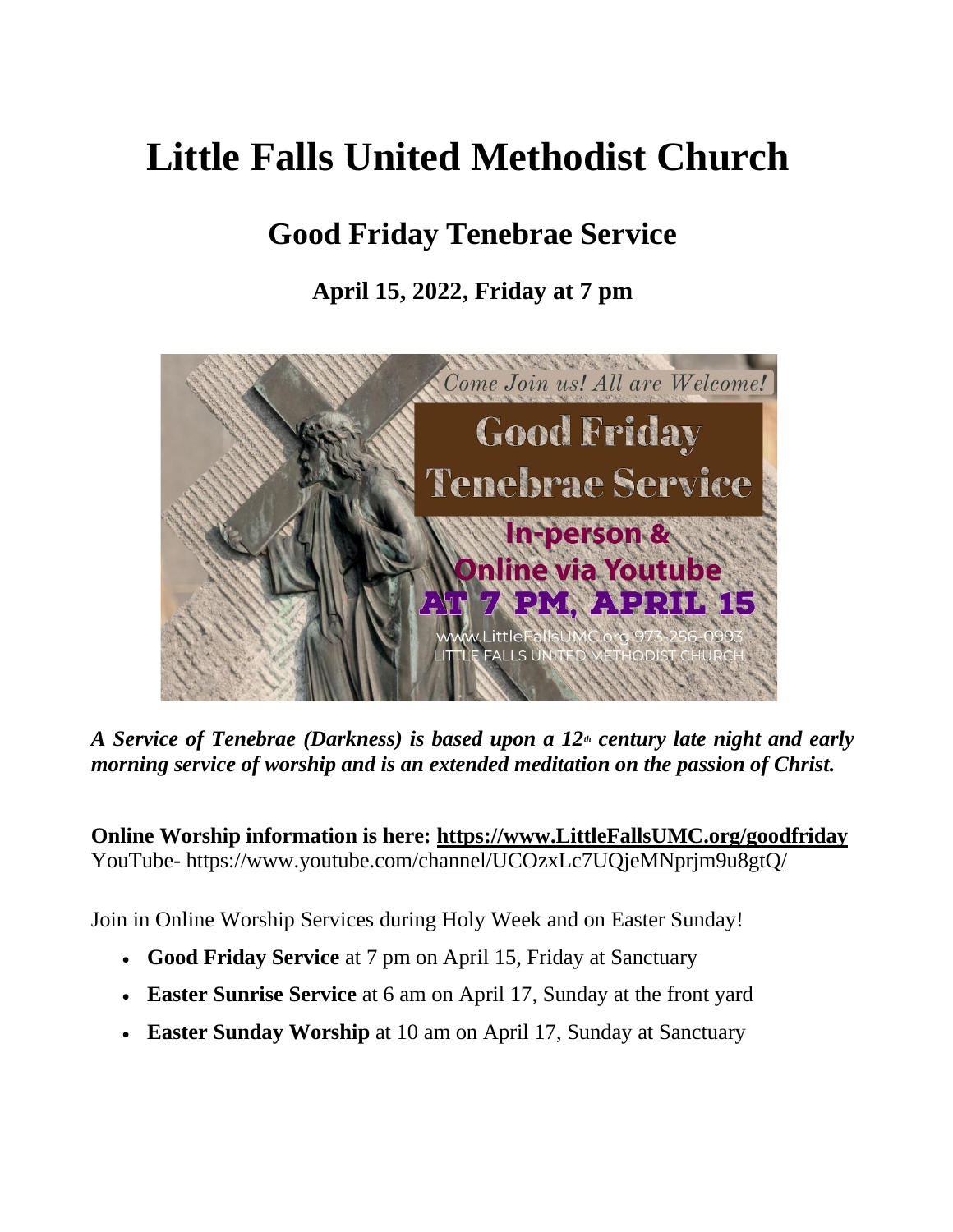#### **Prepare yourself for Worship!**

#### **GREETING & INVOCATION**

Leader: Sisters and brothers, why are we here tonight (today)? **All: To tell what Jesus did in the midst of our brokenness.** Leader: Sisters and brothers, why are we here tonight? **All: To give our praise in the midst of our pain.** Leader: Sisters and brothers, why are we here tonight? **All: To seek the Lord and give God our praise.** Leader: Sisters and brothers, why are we here tonight? **All: To join with the families of the earth as we worship the Holy One.** Leader: Now, even on this dark night, let us worship in the light of God's love for the world.

#### **OPENING HYMN** *Lamb of God* **TFWS 2113**

Your only Son no sin to hide But You have sent Him from Your side To walk upon this guilty sod And to become the Lamb of God

Your gift of love they crucified They laughed and scorned Him as he died The humble King they named a fraud And sacrificed the Lamb of God

Oh Lamb of God, Sweet lamb of God I love the Holy Lamb of God Oh wash me in His precious Blood My Jesus Christ the Lamb of God

I was so lost I should have died But You have brought me to Your side To be led by Your staff and rod And to be called a lamb of God

Oh Lamb of God, Sweet lamb of God I love the Holy Lamb of God Oh wash me in His precious Blood My Jesus Christ the Lamb of God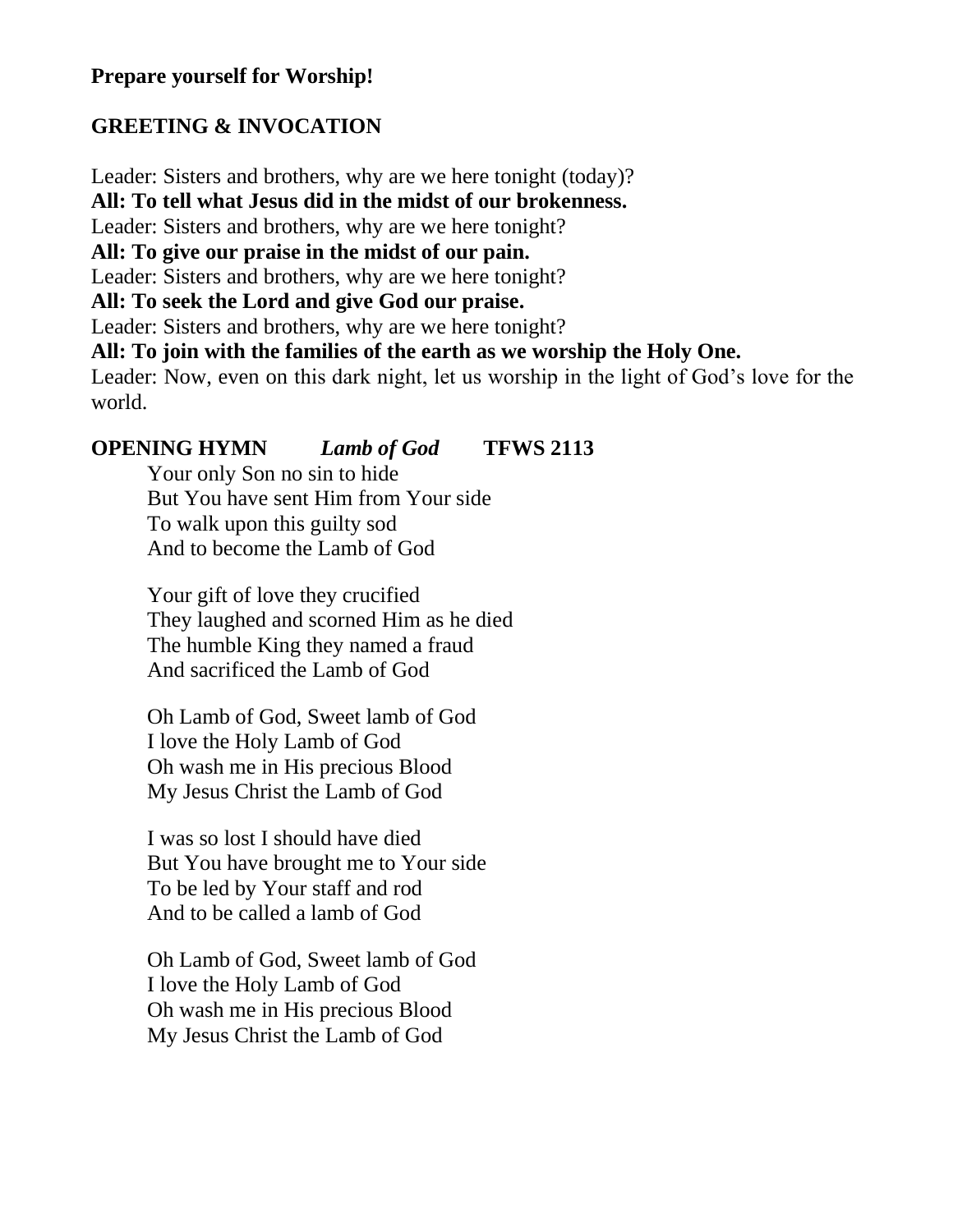#### **THE LESSONS FROM SCRIPTURE**

(*from the Gospel of John, Chapters 18 and 19)*

#### **THE PASSION OF JESUS CHRIST**

#### **Reading 1: John 18:1-18 (Arrest and Denial)**

After Jesus had spoken these words, he went out with his disciples across the Kidron valley to a place where there was a garden, which he and his disciples entered. **<sup>2</sup>**Now Judas, who betrayed him, also knew the place, because Jesus often met there with his disciples. **<sup>3</sup>**So Judas brought a detachment of soldiers together with police from the chief priests and the Pharisees, and they came there with lanterns and torches and weapons. **<sup>4</sup>**Then Jesus, knowing all that was to happen to him, came forward and asked them, "Whom are you looking for?" **<sup>5</sup>**They answered, "Jesus of Nazareth." Jesus replied, "I am he." Judas, who betrayed him, was standing with them. **<sup>6</sup>**When Jesus said to them, "I am he," they stepped back and fell to the ground. **<sup>7</sup>**Again he asked them, "Whom are you looking for?" And they said, "Jesus of Nazareth." **Besus answered, "I told you that I am he. So if you are looking for me, let these** men go." **<sup>9</sup>**This was to fulfill the word that he had spoken, "I did not lose a single one of those whom you gave me." <sup>10</sup>Then Simon Peter, who had a sword, drew it, struck the high priest's slave, and cut off his right ear. The slave's name was Malchus. **<sup>11</sup>** Jesus said to Peter, "Put your sword back into its sheath. Am I not to drink the cup that the Father has given me?" <sup>12</sup>So the soldiers, their officer, and the Jewish police arrested Jesus and bound him. **<sup>13</sup>**First they took him to Annas, who was the father-in-law of Caiaphas, the high priest that year. **<sup>14</sup>**Caiaphas was the one who had advised the Jews that it was better to have one person die for the people.

**<sup>15</sup>**Simon Peter and another disciple followed Jesus. Since that disciple was known to the high priest, he went with Jesus into the courtyard of the high priest, <sup>16</sup> but Peter was standing outside at the gate. So the other disciple, who was known to the high priest, went out, spoke to the woman who guarded the gate, and brought Peter in. **17**The woman said to Peter, "You are not also one of this man's disciples, are you?" He said, "I am not." **<sup>18</sup>**Now the slaves and the police had made a charcoal fire because it was cold, and they were standing around it and warming themselves. Peter also was standing with them and warming himself.

**Hymn:** *<i>Jesus Walked This Lonesome Valley* **TFWS 2112 v1** 

Jesus walked this lonesome valley; He had to walk it by himself. Oh, nobody else could walk it for him; He had to walk it by himself.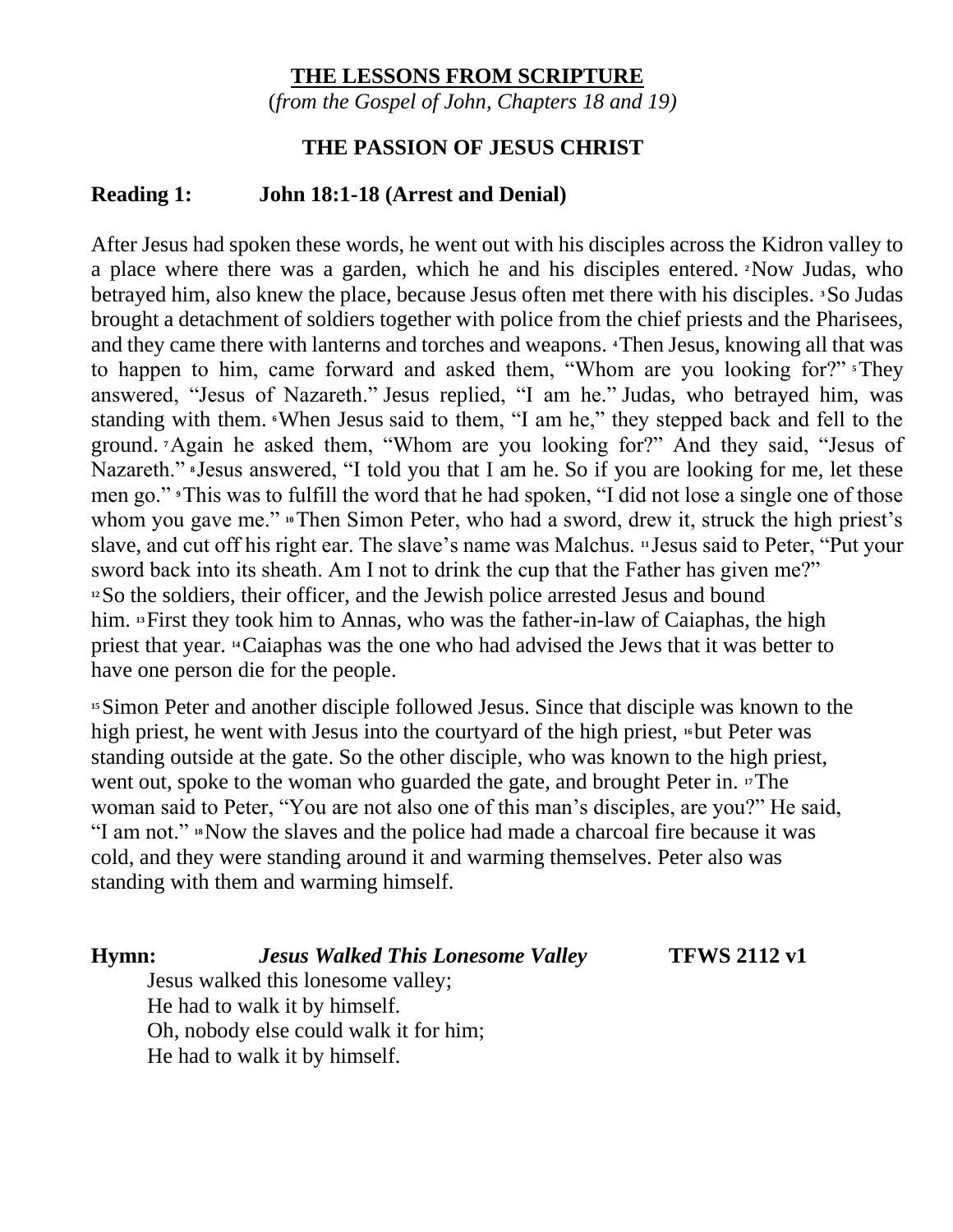#### **Reading 2: John 18:19-40 (High Priests and Pilate)**

**<sup>19</sup>**Then the high priest questioned Jesus about his disciples and about his teaching. **<sup>20</sup>** Jesus answered, "I have spoken openly to the world; I have always taught in synagogues and in the temple, where all the Jews come together. I have said nothing in secret. <sup>21</sup>Why do you ask me? Ask those who heard what I said to them; they know what I said." <sup>2</sup> When he had said this, one of the police standing nearby struck Jesus on the face, saying, "Is that how you answer the high priest?" **<sup>23</sup>** Jesus answered, "If I have spoken wrongly, testify to the wrong. But if I have spoken rightly, why do you strike me?" **<sup>24</sup>**Then Annas sent him bound to Caiaphas the high priest.

**<sup>25</sup>**Now Simon Peter was standing and warming himself. They asked him, "You are not also one of his disciples, are you?" He denied it and said, "I am not." **<sup>26</sup>**One of the slaves of the high priest, a relative of the man whose ear Peter had cut off, asked, "Did I not see you in the garden with him?" **<sup>27</sup>**Again Peter denied it, and at that moment the cock crowed.

**<sup>28</sup>**Then they took Jesus from Caiaphas to Pilate's headquarters. It was early in the morning. They themselves did not enter the headquarters, so as to avoid ritual defilement and to be able to eat the Passover. **<sup>29</sup>**So Pilate went out to them and said, "What accusation do you bring against this man?" <sup>30</sup>They answered, "If this man were not a criminal, we would not have handed him over to you." **<sup>31</sup>**Pilate said to them, "Take him yourselves and judge him according to your law." The Jews replied, "We are not permitted to put anyone to death." **<sup>32</sup>** (This was to fulfill what Jesus had said when he indicated the kind of death he was to die.)

**33**Then Pilate entered the headquarters again, summoned Jesus, and asked him, "Are you the King of the Jews?" **<sup>34</sup>** Jesus answered, "Do you ask this on your own, or did others tell you about me?" **<sup>35</sup>**Pilate replied, "I am not a Jew, am I? Your own nation and the chief priests have handed you over to me. What have you done?" **<sup>36</sup>** Jesus answered, "My kingdom is not from this world. If my kingdom were from this world, my followers would be fighting to keep me from being handed over to the Jews. But as it is, my kingdom is not from here." **<sup>37</sup>**Pilate asked him, "So you are a king?" Jesus answered, "You say that I am a king. For this I was born, and for this I came into the world, to testify to the truth. Everyone who belongs to the truth listens to my voice." **<sup>38</sup>**Pilate asked him, "What is truth?"

After he had said this, he went out to the Jews again and told them, "I find no case against him. **<sup>39</sup>**But you have a custom that I release someone for you at the Passover. Do you want me to release for you the King of the Jews?" **<sup>40</sup>**They shouted in reply, "Not this man, but Barabbas!" Now Barabbas was a bandit.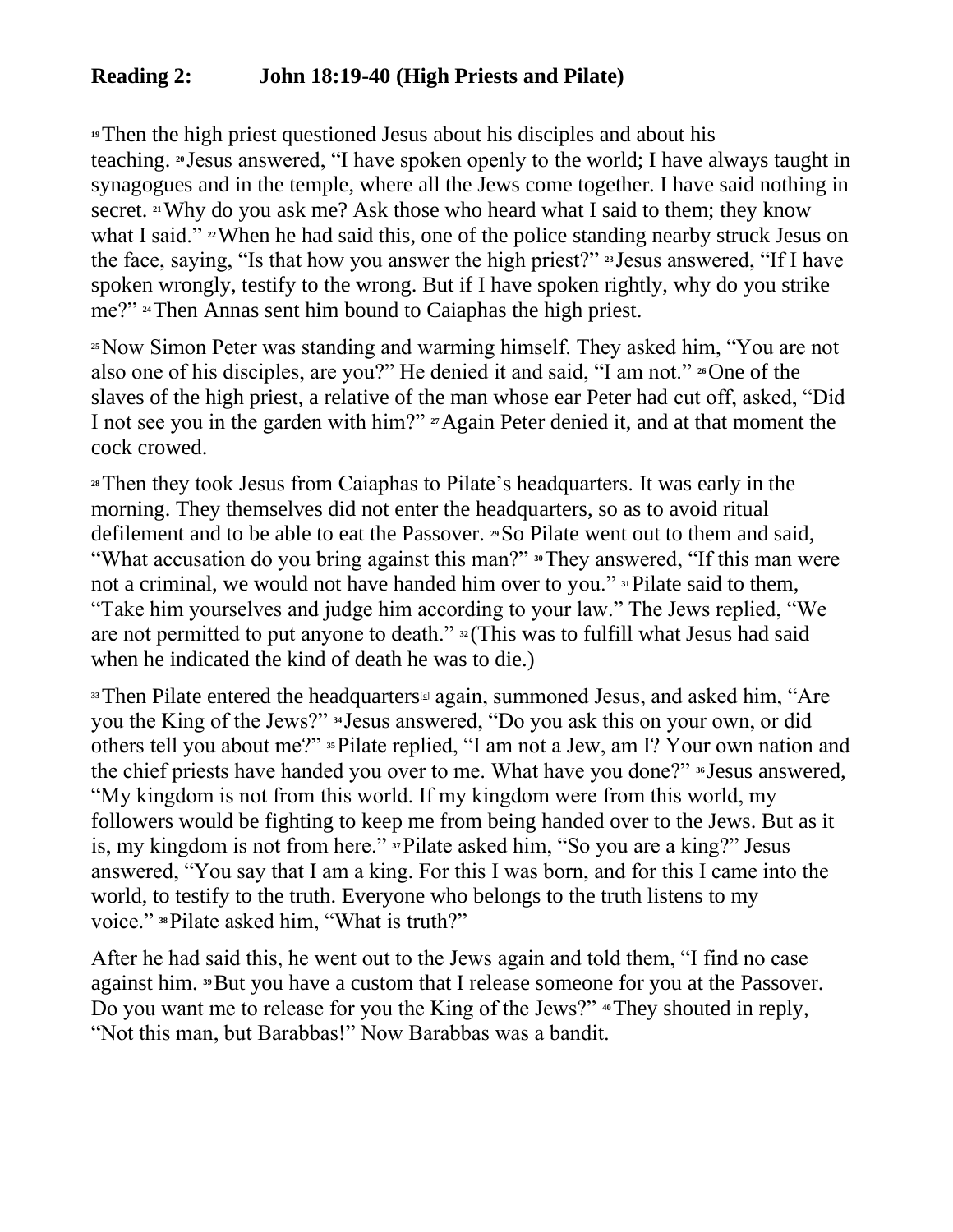**Hymn:** *To Mock Your Reign* **UMH 285 v1,2** To mock your reign, O dearest Lord, they made a crown of thorns; set you with taunts along that road from which no one returns. They did not know, as we do now, that glorious is your crown; that thorns would flower upon your brow, your sorrows heal our own.

> In mock acclaim, O gracious Lord, they snatched a purple cloak, your passion turned, for all they cared, into a soldier's joke. They did not know, as we do now, that though we merit blame you will your robe of mercy throw around our naked shame.

### **Reading 3: John 19:1-16 (Jesus Sentenced to Death)**

Then Pilate took Jesus and had him flogged. **<sup>2</sup>**And the soldiers wove a crown of thorns and put it on his head, and they dressed him in a purple robe. **<sup>3</sup>**They kept coming up to him, saying, "Hail, King of the Jews!" and striking him on the face. **<sup>4</sup>**Pilate went out again and said to them, "Look, I am bringing him out to you to let you know that I find no case against him." **<sup>5</sup>**So Jesus came out, wearing the crown of thorns and the purple robe. Pilate said to them, "Here is the man!" **<sup>6</sup>**When the chief priests and the police saw him, they shouted, "Crucify him! Crucify him!" Pilate said to them, "Take him yourselves and crucify him; I find no case against him." **<sup>7</sup>**The Jews answered him, "We have a law, and according to that law he ought to die because he has claimed to be the Son of God."

**<sup>8</sup>**Now when Pilate heard this, he was more afraid than ever. **<sup>9</sup>**He entered his headquarters again and asked Jesus, "Where are you from?" But Jesus gave him no answer. **<sup>10</sup>**Pilate therefore said to him, "Do you refuse to speak to me? Do you not know that I have power to release you, and power to crucify you?" **<sup>11</sup>** Jesus answered him, "You would have no power over me unless it had been given you from above; therefore the one who handed me over to you is guilty of a greater sin." **<sup>12</sup>**From then on Pilate tried to release him, but the Jews cried out, "If you release this man, you are no friend of the emperor. Everyone who claims to be a king sets himself against the emperor."

**<sup>13</sup>**When Pilate heard these words, he brought Jesus outside and sat on the judge's bench at a place called The Stone Pavement, or in Hebrew Gabbatha. **<sup>14</sup>**Now it was the day of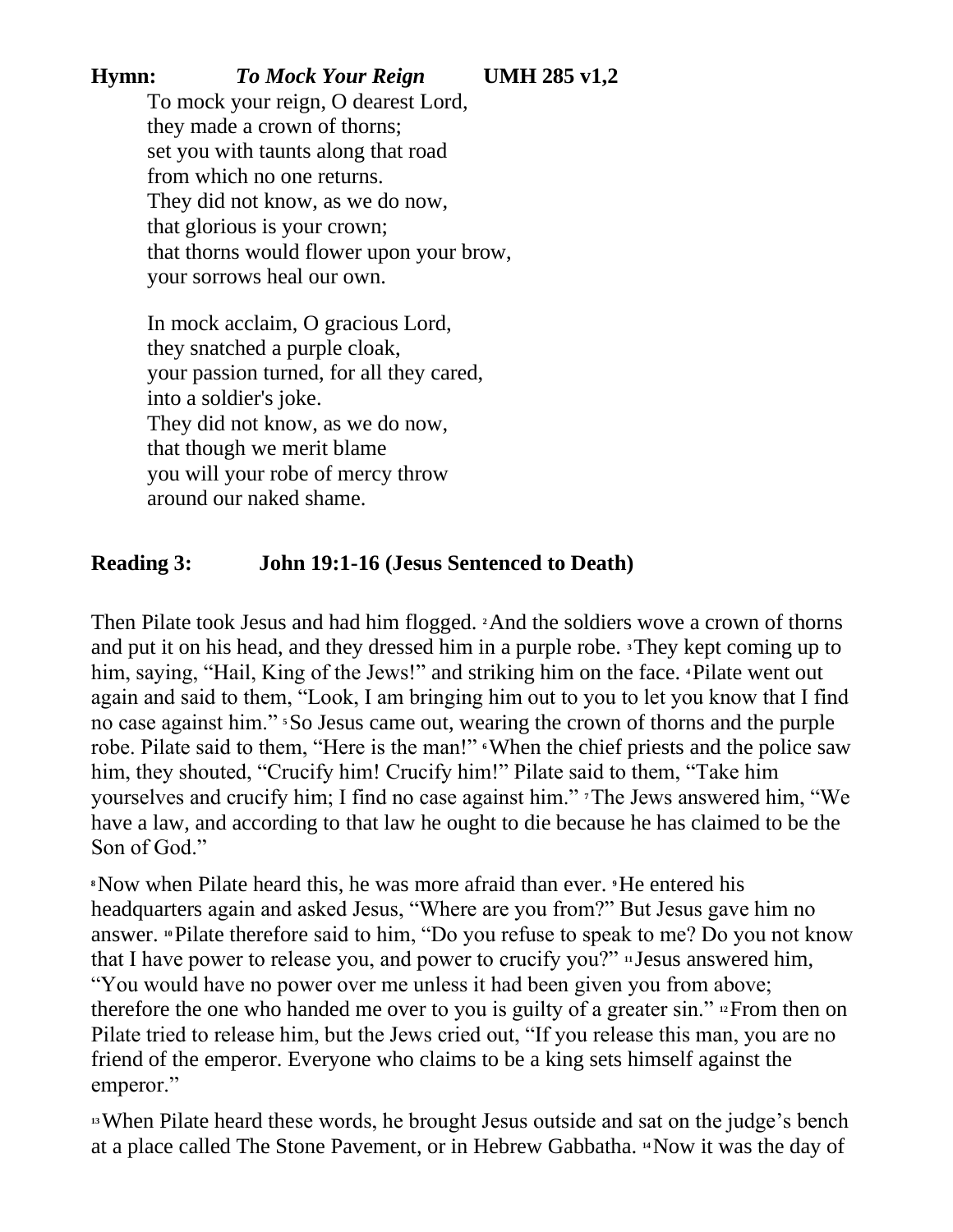Preparation for the Passover; and it was about noon. He said to the Jews, "Here is your King!" **<sup>15</sup>**They cried out, "Away with him! Away with him! Crucify him!" Pilate asked them, "Shall I crucify your King?" The chief priests answered, "We have no king but the emperor." **<sup>16</sup>Then he handed him over to them to be crucified.** 

So they took Jesus;

| <b>What Wondrous Love is This</b>                          | <b>UMH 292 v1,2</b>                               |
|------------------------------------------------------------|---------------------------------------------------|
| What wondrous love is this, O my soul, O my soul!          |                                                   |
| What wondrous love is this, O my soul!                     |                                                   |
| What wondrous love is this, That caused the Lord of bliss, |                                                   |
| To bear the dreadful curse, for my soul, for my soul,      |                                                   |
| To bear the dreadful curse for my soul.                    |                                                   |
| To God and to the Lamb, I will sing, I will sing!          |                                                   |
|                                                            | To God and to the Lamb, I will sing, I will sing! |

To God and to the Lamb, Who is the great "I AM, " While millions join the theme, I will sing, I will sing! While millions join the theme, I will sing.

#### **Reading 4: John 19:17-30 (The Crucifixion of Jesus)**

**<sup>17</sup>** and carrying the cross by himself, he went out to what is called The Place of the Skull, which in Hebrew is called Golgotha. **<sup>18</sup>**There they crucified him, and with him two others, one on either side, with Jesus between them. **<sup>19</sup>**Pilate also had an inscription written and put on the cross. It read, "Jesus of Nazareth, the King of the Jews." **<sup>20</sup>**Many of the Jews read this inscription, because the place where Jesus was crucified was near the city; and it was written in Hebrew, in Latin, and in Greek. **<sup>21</sup>**Then the chief priests of the Jews said to Pilate, "Do not write, 'The King of the Jews,' but, 'This man said, I am King of the Jews.'" **<sup>22</sup>**Pilate answered, "What I have written I have written." **<sup>23</sup>**When the soldiers had crucified Jesus, they took his clothes and divided them into four parts, one for each soldier. They also took his tunic; now the tunic was seamless, woven in one piece from the top. **<sup>24</sup>**So they said to one another, "Let us not tear it, but cast lots for it to see who will get it." This was to fulfill what the scripture says,

"They divided my clothes among themselves, and for my clothing they cast lots." **<sup>25</sup>**And that is what the soldiers did.

Meanwhile, standing near the cross of Jesus were his mother, and his mother's sister, Mary the wife of Clopas, and Mary Magdalene. **<sup>26</sup>**When Jesus saw his mother and the disciple whom he loved standing beside her, he said to his mother, "Woman, here is your son." **<sup>27</sup>**Then he said to the disciple, "Here is your mother." And from that hour the disciple took her into his own home.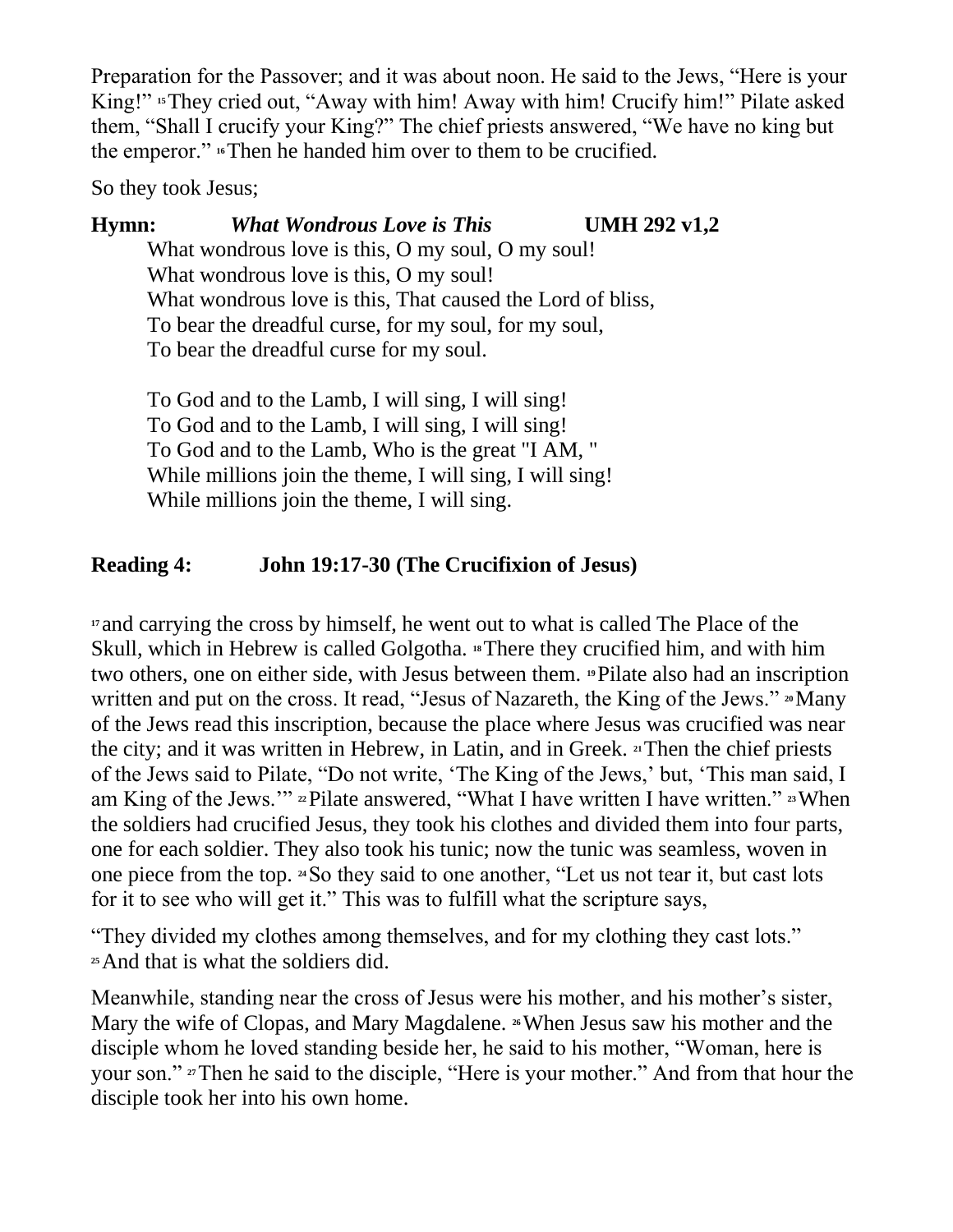**<sup>28</sup>**After this, when Jesus knew that all was now finished, he said (in order to fulfill the scripture), "I am thirsty." **<sup>29</sup>**A jar full of sour wine was standing there. So they put a sponge full of the wine on a branch of hyssop and held it to his mouth. **<sup>30</sup>**When Jesus had received the wine, he said, "It is finished." Then he bowed his head and gave up his spirit.

| Hymn:                            | <b>Beneath the Cross of Jesus</b>      | <b>UMH 297 v1-2</b> |  |  |
|----------------------------------|----------------------------------------|---------------------|--|--|
| Beneath the cross of Jesus       |                                        |                     |  |  |
|                                  | I find a place to stand,               |                     |  |  |
|                                  | And wonder at such mercy               |                     |  |  |
|                                  | That calls me as I am;                 |                     |  |  |
| For hands that should discard me |                                        |                     |  |  |
|                                  | Hold wounds which tell me, "Come."     |                     |  |  |
|                                  | Beneath the cross of Jesus             |                     |  |  |
|                                  | My unworthy soul is won.               |                     |  |  |
|                                  | Beneath the cross of Jesus             |                     |  |  |
|                                  | His family is my own                   |                     |  |  |
|                                  | Once strangers chasing selfish dreams, |                     |  |  |
| Now one through grace alone.     |                                        |                     |  |  |
| How could I now dishonor         |                                        |                     |  |  |
|                                  | The ones that You have loved?          |                     |  |  |
|                                  | Beneath the cross of Jesus             |                     |  |  |
|                                  |                                        |                     |  |  |

#### See the children called by God.

#### **Reading 5: John 19:31-37 (Jesus' Side Pierced)**

**<sup>31</sup>**Since it was the day of Preparation, the Jews did not want the bodies left on the cross during the sabbath, especially because that sabbath was a day of great solemnity. So they asked Pilate to have the legs of the crucified men broken and the bodies removed. **<sup>32</sup>**Then the soldiers came and broke the legs of the first and of the other who had been crucified with him. **<sup>33</sup>**But when they came to Jesus and saw that he was already dead, they did not break his legs. **<sup>34</sup>** Instead, one of the soldiers pierced his side with a spear, and at once blood and water came out. <sup>35</sup> (He who saw this has testified so that you also may believe. His testimony is true, and he knows that he tells the truth.) **<sup>36</sup>**These things occurred so that the scripture might be fulfilled, "None of his bones shall be broken." **<sup>37</sup>**And again another passage of scripture says, "They will look on the one whom they have pierced."

### **Hymn:** *When I Survey the Wondrous Cross* **UMH 298** When I survey the wondrous cross On which the Prince of Glory died

My richest gain I count but loss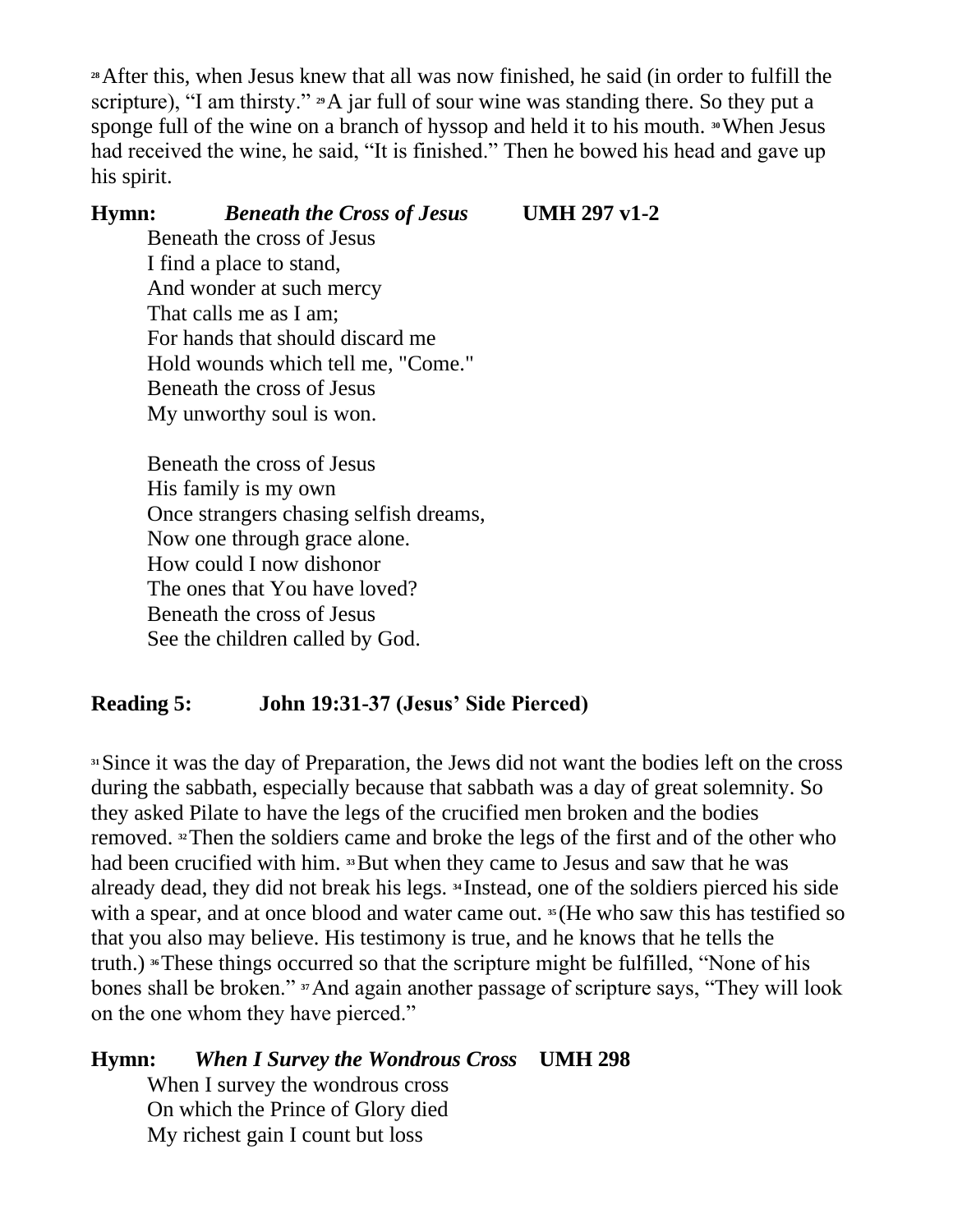And pour contempt on all my pride

Forbid me Lord that I should boast Save in the death of Christ, my God All the vain things that charm me most I sacrifice them to His blood

See, from His head, His hands, His feet Sorrow and love flow mingled down Did e'er such love and Sorrow meet Or thorns compose so rich a crown

Were the whole realm of nature mine That were an offering far too small Love so amazing, so divine Demands my soul, my life, my all

**MEDITATION** *At the Cross* **Rev. Jin Kook Kim**

Tonight two thousand years ago, Jesus died on the cross. That was for us, you and I, all people in the world. He gave up his life because of his love for us. On the cross, he was in pain, suffering, mocking, taunting, and shame. He endured all things because of his love for us. He did great work for us on the cross. As we considered last Sundays during Lent, Jesus took our place, the cross. Jesus set us free on the cross. On the cross, Jesus showed us how to live. Jesus Restored our relationship with God and others on the cross. Jesus made us clean on the cross. Jesus gave us the victory on the cross. Jesus gave us a new life, a forgiven life, a free life, a joyful life, and a victorious life. The new, forgiven, free, joyful, and victorious life is ours now because Jesus gave us the very life on the cross and through the cross. What we should do is enjoy the life given by Jesus.

I heard a story a long time ago. There was a young man who took a ship to go to his destination. It was a month-long voyage, and the ticket was expensive. People on the ship enjoyed their trip having good food from the cafeteria in the ship, but the poor young man had food that he had prepared for the trip because he didn't have money to buy food. On the last night of the voyage, he wanted to have a good dinner in the cafeteria, so he went to the cafeteria and ordered food, and tried to pay. However, the server said, "You don't have to pay because your ticket includes the cost of food." Yes, he didn't know that, so he couldn't enjoy good food until that time. I am not sure this is a real story or someone created it. However, we can learn a lesson from here. He couldn't enjoy the trip fully because he didn't know his ticket could give him free good food every mealtime.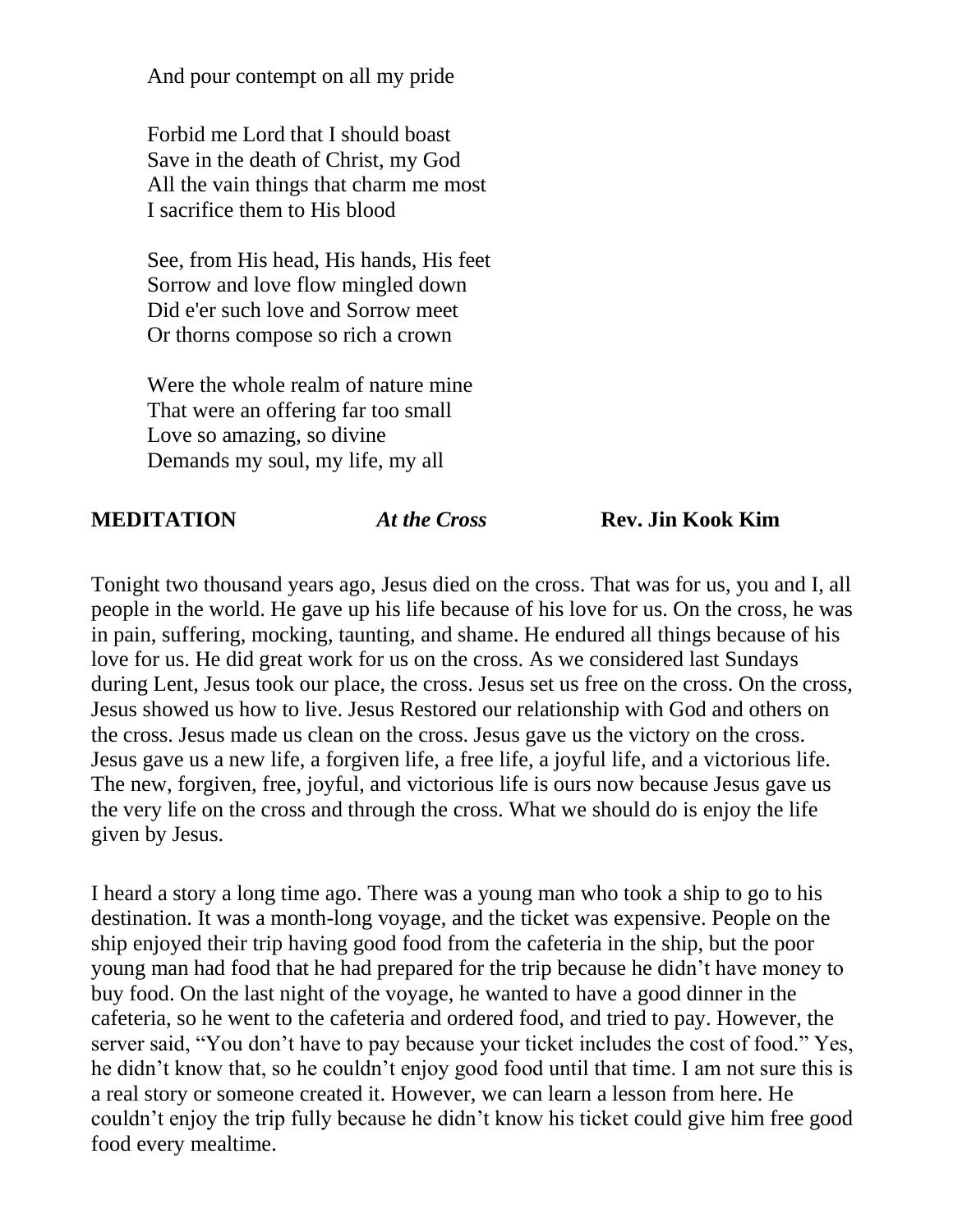Jesus gave us a new life on the cross, but we sometimes forget what he gave us, so we don't fully enjoy the life given by Jesus. Jesus broke our chains on the cross, but we live like we are still in captivity. Jesus restored our relationship with God and other people, but we live like we have a broken relationship. Jesus gave us the forgiven life, but we live like we are still under sins.

Little Falls Church family,

Jesus paid the cost for our new life with his life, giving up his life. Let us not make his life vain. Let us enjoy the life that Jesus gave us on the cross and through the cross. Let us not make his pain and suffering vain. Rather let us live out our new life that is filled with Jesus' love and grace. Let us remember and remind ourselves over and over again that Jesus died for us and gave us a new life. Let us remember that Jesus gave us freedom, forgiveness, joy, victory, and peace on the cross. Let us give thanks to Jesus, for he sacrificed himself for us. Let us praise Jesus, for he endured everything for us. We are saved on the cross in Jesus Christ, our Savior. Amen.

#### **THE SEVEN LAST WORDS**

|                        | Luke 23:34 "Father forgive them."                               |
|------------------------|-----------------------------------------------------------------|
|                        | Luke 23:43 "Today, you will be with me in Paradise."            |
|                        | John 19:26-27 "Woman, here is your son." "Here is your mother." |
| John 19:28 "I thirst." |                                                                 |
|                        | Matthew 27:46 "My God, my God, why have you forsaken me?"       |
| John 19:30             | "It is finished."                                               |
|                        | Luke 23:46 "Father, into your hands I commend my spirit."       |
|                        |                                                                 |

#### **CLOSING HYMN** *Were You There* **UMH 288**

Were you there when they crucified my Lord? Were you there when they crucified my Lord? Oh, sometimes it causes me to tremble, tremble, tremble. Were you there when they crucified my Lord?

Were you there when they nailed him to the tree? Were you there when they nailed him to the tree? Oh, sometimes it causes me to tremble, tremble, tremble. Were you there when they nailed him to the tree?

Were you there when they pierced him in the side? Were you there when they pierced him in the side? Oh, sometimes it causes me to tremble, tremble, tremble. Were you there when they nailed him to the tree?

Were you there when the sun refused to shine?